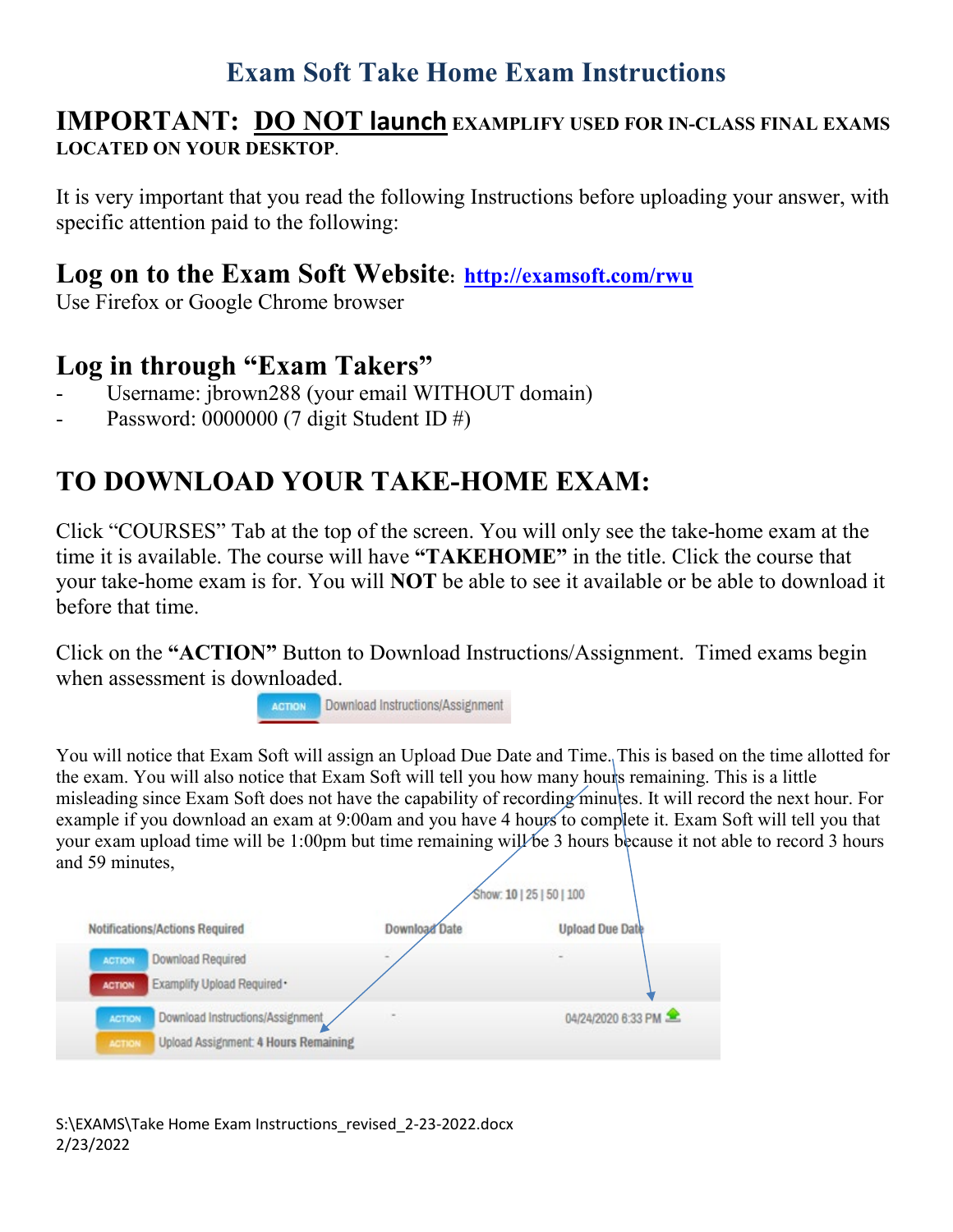After you download the exam you can either print it or save it to your computer. After you have done that **LOGOUT** of Examsoft. If you do not logout of Examsoft you could potentially have a problem when you try to upload your answer file.

Your answer document should be saved on your computer using either a Word or a PDF. Preferably a PDF. Do not use any symbols, such as # when naming your document. Do not put your name on your answer file or in the title of your file.

**Sample File Name:** Course Title Anon. Number Professor Semester

This Exam is being graded anonymously – **DO NOT** put your name on the exam. Please remember to put your assigned Spring 2022 anonymous number in the header of your document and it is always a good idea to number your pages. **DO NOT** send your exam answers to the professor.

## **TO UPLOAD ANSWER FILE:**

**Log back into Exam Soft<http://examsoft.com/rwu>**

Follow previous instructions to access "**Courses"** 



Upload Exam/Assignment Box will appear…..using the browse feature locate your answer file on your computer and then click the "**Upload**" Button



You will **NOT** receive an email message that your document has been uploaded.